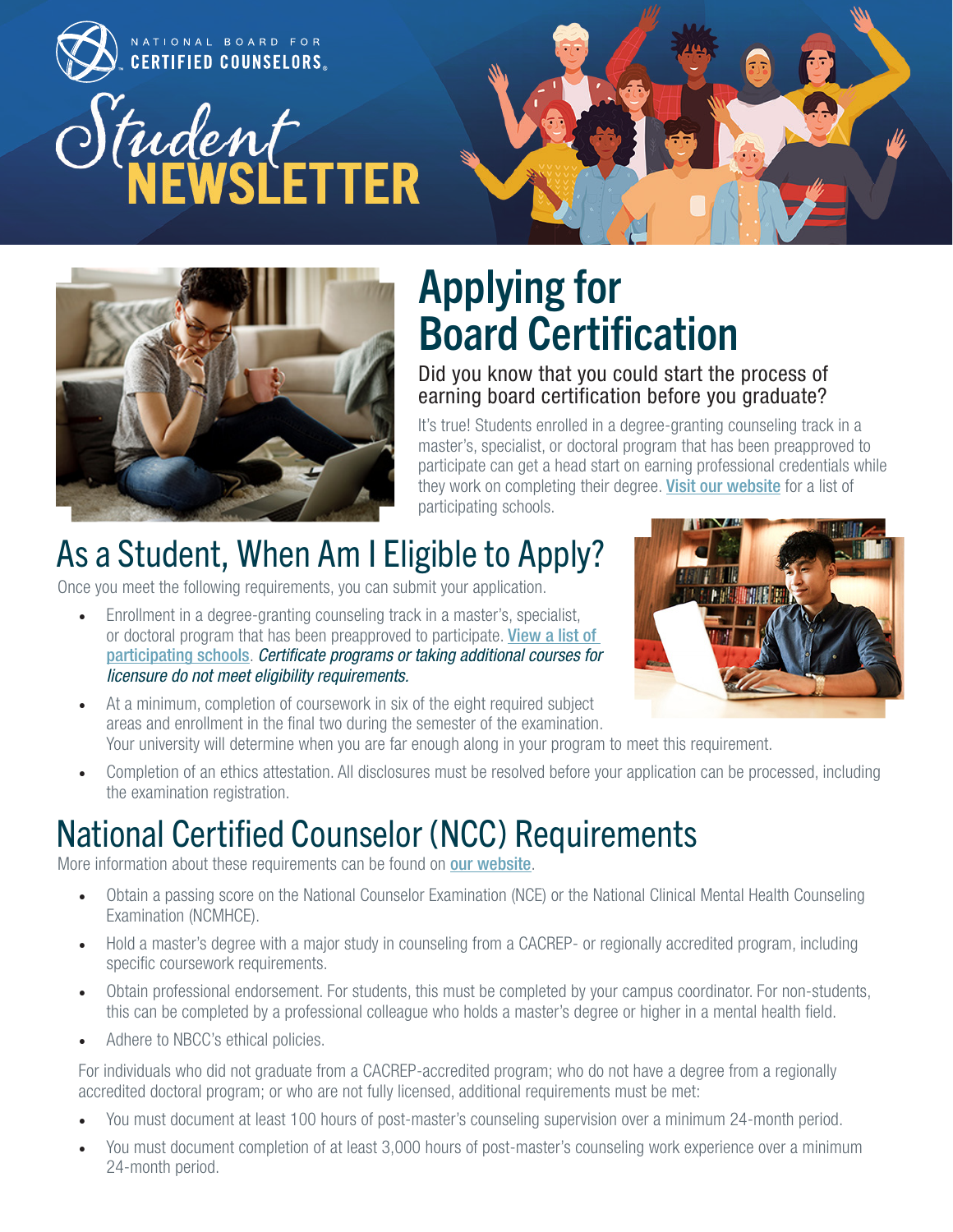

### Student Examination Administration



After an initial review of your NCC application, you will receive specific instructions about your examination arrangements. Please read all communications regarding the examination carefully. If you do not receive communication from Pearson VUE, please email us at [certification@nbcc.org](mailto:certification%40nbcc.org?subject=). It is your choice as to which examination you would like to take; however, once you have made a choice it cannot be changed. If you are planning on using the examination to fulfill a state licensure requirement, be sure to check with the specific state before choosing the examination, as each state has its own examination requirements for licensure.

You will have a testing window during which you can schedule your examination. You will receive an email from Pearson VUE approximately two weeks before the first available examination date with instructions for scheduling your examination. When you register for your examination date. time, and location, you will receive an email confirmation from Pearson VUE. Please watch the video on "[What to Expect When Testing With](https://www.youtube.com/watch?v=hlXNdQl2W1g&feature=youtu.be)  [Pearson VUE](https://www.youtube.com/watch?v=hlXNdQl2W1g&feature=youtu.be)" for a detailed review of procedures at Pearson VUE testing centers.



Watch: *[What to Expect When Testing With Pearson VUE](https://www.youtube.com/watch?v=hlXNdQl2W1g&feature=youtu.be)*

#### Accommodation Information

If you require an examination accommodation, you can **submit your request** along with appropriate documentation with your application. You will receive an email from NBCC with a decision after a formal review. For questions regarding accommodations, please contact **[accomodations@nbcc.org](mailto:accomodations@nbcc.org)**.

#### *Important note:*

If the name on your legal identification does not match the name that we have on file, contact us immediately. You will not be permitted to test if this information does not match. Changes to your information must be made at least 30 days prior to the start of the test window. You can view the Identification Policy on the [Pearson VUE website](https://home.pearsonvue.com/nbcc).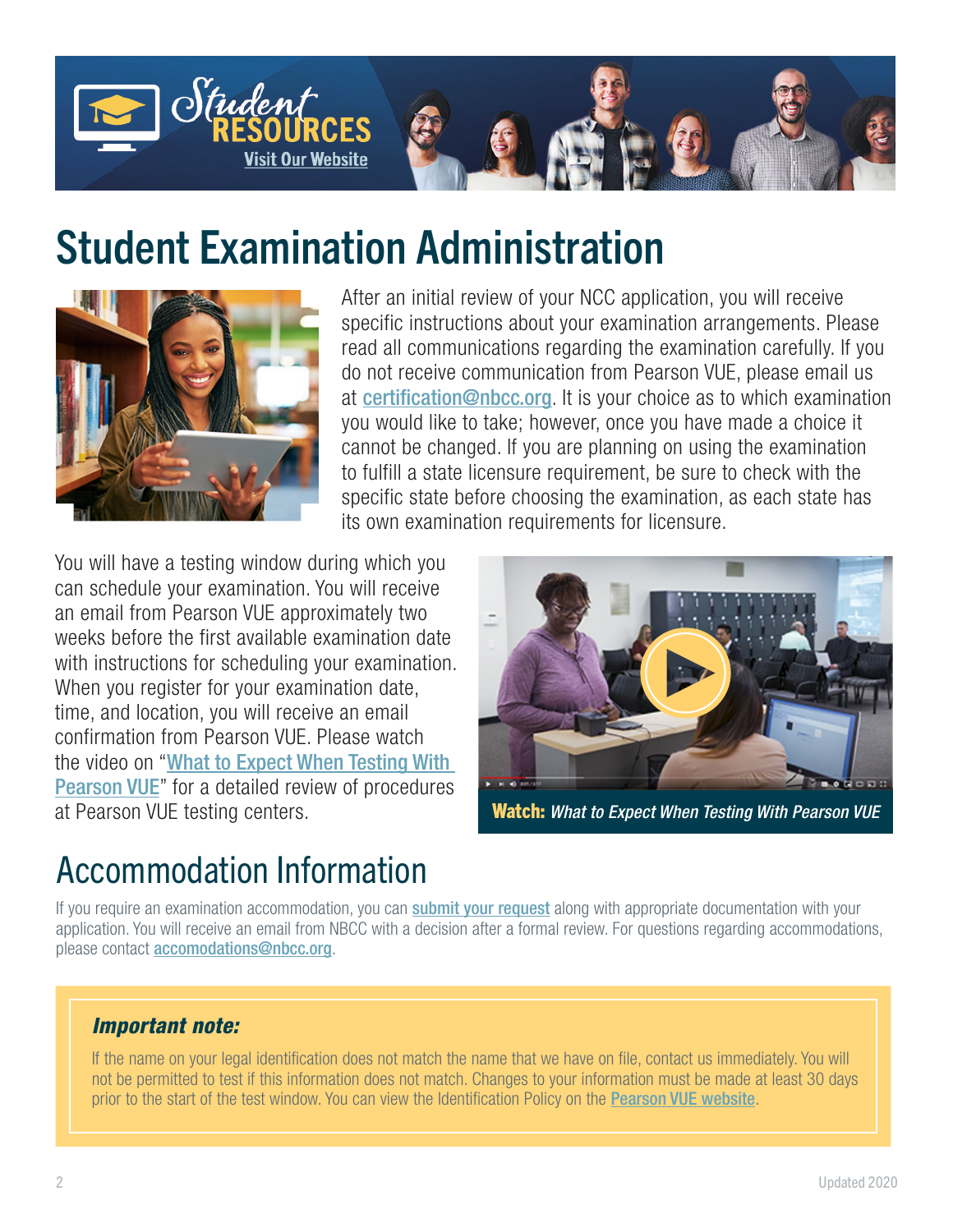## Preparing for the Examination

The following resources may be helpful in preparing for either examination:

- **[Study guides](http://www.nbcc.org/Exams/ExamPrep)**
- Current professional books, journals, and newsletters that are published by professional counseling organizations
- NBCC certification examination handbooks ([NCE](http://www.nbcc.org/Assets/Exam/Handbooks/NCE.pdf) and [NCMHCE](http://www.nbcc.org/Assets/Exam/Handbooks/NCMHCE.pdf))
- Course notes
- The *[NBCC Code of Ethics](http://www.nbcc.org/Ethics)*





## Examination Facts

The examination requirement for the NCC can be fulfilled by taking either the **NCE** or the **NCMHCE**. These examinations are administered through NBCC's testing partner, Pearson VUE.

- $\checkmark$  The **NCE** is made up of 200 multiplechoice questions and is scheduled for 3 hours and 45 minutes.
- $\checkmark$  The **NCMHCE** consists of 10 clinical simulations. The simulations assess clinical problem-solving ability, including identifying, analyzing, diagnosing, and treating clinical issues. The NCMHCE is scheduled for 3 hours.

## Postponing or Retaking the Examination

If you do not pass the examination or if circumstances prevent you from taking the examination when scheduled, you will receive information via email about rescheduling procedures, examination reregistration fees, and testing dates. You can defer your testing date at no extra charge by informing NBCC in writing at least 30 days prior to the start of the test window. A reregistration fee will be charged if notification is not received beforehand.

#### The National Board for Certified Counselors, Inc. and Affiliates (NBCC)

is a not-for-profit, independent certification organization established in 1982. NBCC's mission is to advance counseling as the premier certification body of the profession, with the vision of enhancing society worldwide through quality counseling.

# Requesting an Examination Score Verification

Delivery of your score report can take up to 6–8 weeks after your examination administration. You will receive an email from NBCC when this information is available in your ProCounselor account. If you would like to have an official verification of your examination scores sent to a third party (such as a state licensure board), you can order this in your ProCounselor online store.